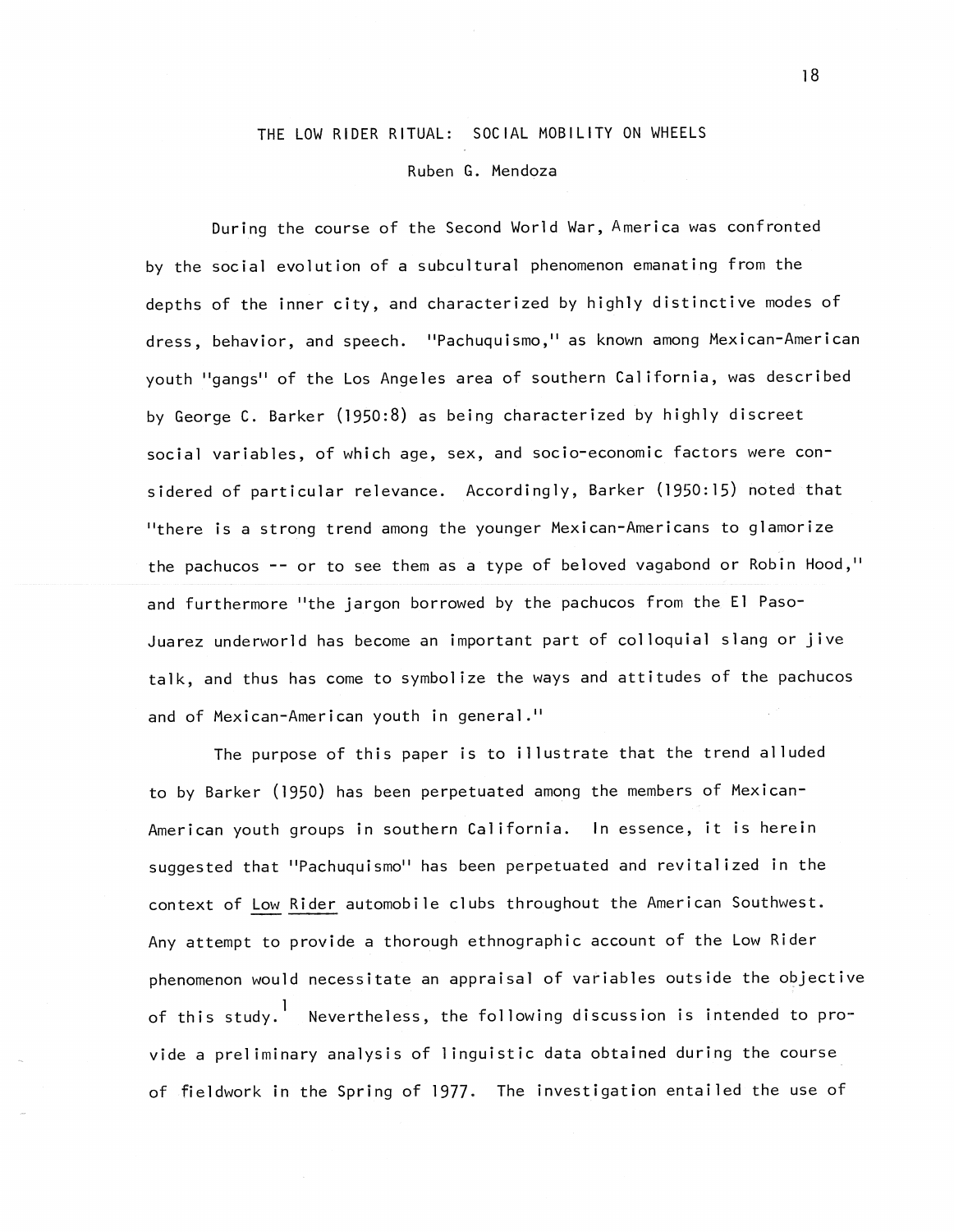endoza di senso di senso di senso di senso di senso di senso di senso di senso di senso di senso di senso di s<br>Nendoza

participant observation, supplemented by the use of data obtained in the context of informal conversations with members of various Low Rider "fraternities." The principal objective of the study was to obtain a "cultural text" amenable to linguistic analysis. Ultimately, the investigation was narrowed in scope so as to provide a more focused analysis of a single cultural domain.

The principal cover-term and cultural domain to be defined derives from the central social activity of Low Riders in general. The term has been selected on the basis of its predominance in the linguistic repertoir of the Low Rider, as well as its social relevance in the context of the cultural scene. As defined in the literature, "a cultural scene is the information shared by two or more people that defines some aspect of their experience" (Spradley & McCurdy 1972:24).

The cover term, in this context, is a highly variable term for defining the dynamic, or active aspect of the Low Rider reality. The term cruisin, as defined by those informants confronted during the course of these investigations, refers to the action of riding (or cruising) about in a customized automobile, and "flashing one's colors" or "making the scene" (i.e., making one's self obvious, or socially visible). "Cruisin" may take place in the social context of group activity, or on an individual basis as in the case of "solitaire."

If we are to interpret the foci of Low Rider activity from the standpoint of social ritual, what we are concerned with (at least in a rather superficial sense) is "any practice done or regularly repeated in a set precise manner so as to satisfy one's sense of fitness [i.e., social solidarity] and often felt to have a symbolic or quasi-symbolic significance."<sup>2</sup> Accordingly, those informants questioned about the overall significance of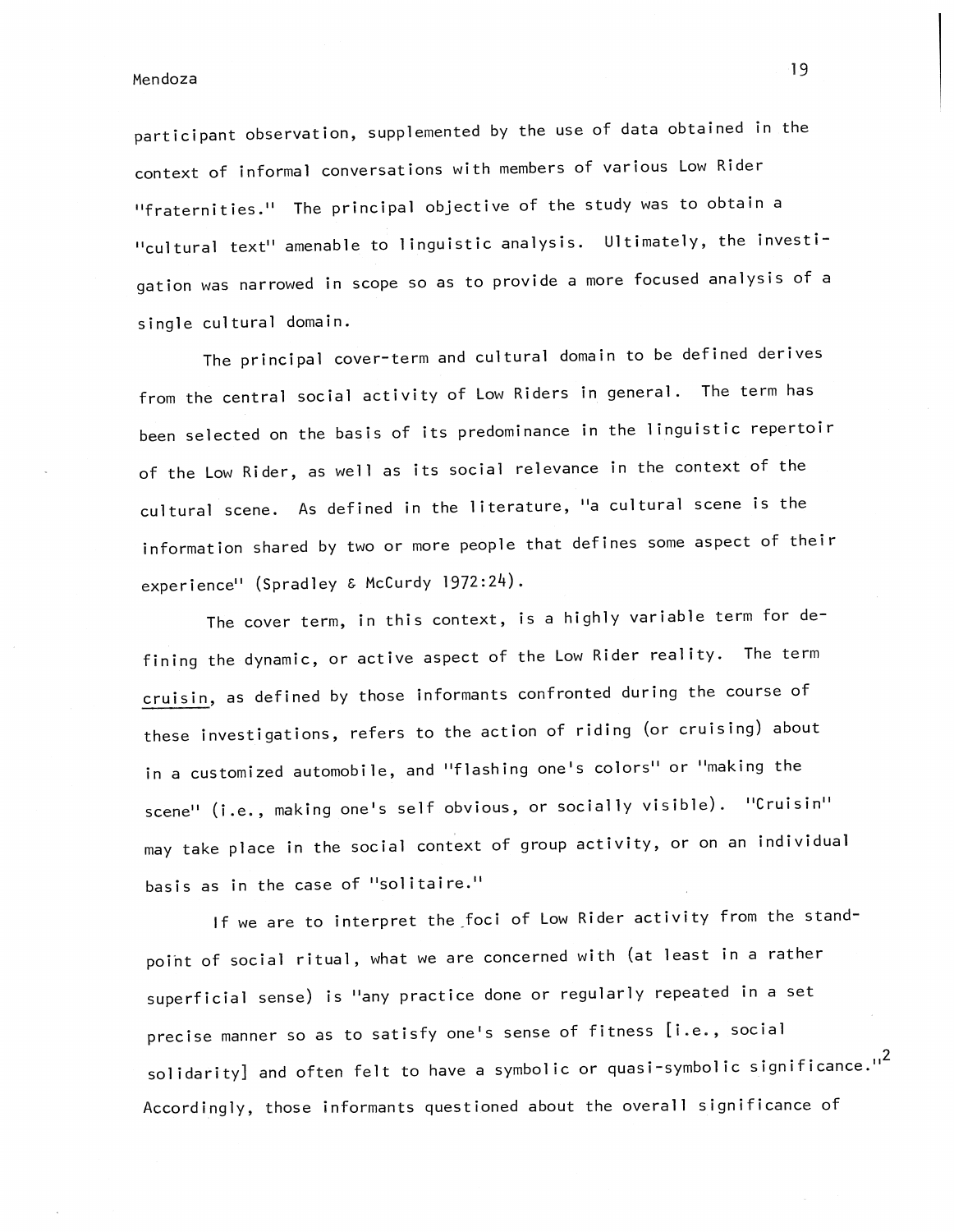the act of "cruisin" generally responded with indications suggesting that the maintenance of group solidarity was the underlying theme.

In an overall sense, the cultural domain which subsumes the act of "cruisin" necessarily entails a plurality of actions and/or individuals involved in the highly ritualized context of such activity. In this instance, the principal object of ritualized veneration is the customized automobile. Interestingly, the Low Rider automobile is a highly valued status symbol among the members of the groups in question.

As illustrated in Figures <sup>1</sup> and 2, a number of relevant terms fall within the cultural domain of "cruisin." The sub-themes indicated in the taxonomic hierarchy are references employed in discussing a specifiable type of activity falling under the category indicated by the cover term (i.e., "cruisin"). The principal distinctions obtaining between the types of activity indicated, are 1) the nature of group structure, 2) the number of individuals involved, and 3) the duration of the event. Likewise, the formality of the event is indicated to a greater or lesser degree by the use of such terms in the context of phrases. For example, whereas to "throw a caravan" indicates the procession of at least five automobiles in a rather formalized context, the use of the phrase "shoot a cruise" is generally a contextually specific reference to a rather informal, and limited event. Furthermore, the terms and phrases employed in designating the act of "cruisin" are further reduced to activities such as "blastin," "snatching," "pancaking," "scraping," "lowered," "lifted," "hooked—up," "juiced—up," "dancing," "humping," "layed," etc. Overall, most such terms tend to be mutually exclusive means of specifying the elements of action that may be observed in the context of "cruisin." It should be noted that although such terms may be mutually exclusive, they may nevertheless tend to connote similar activities falling under the cover term in question.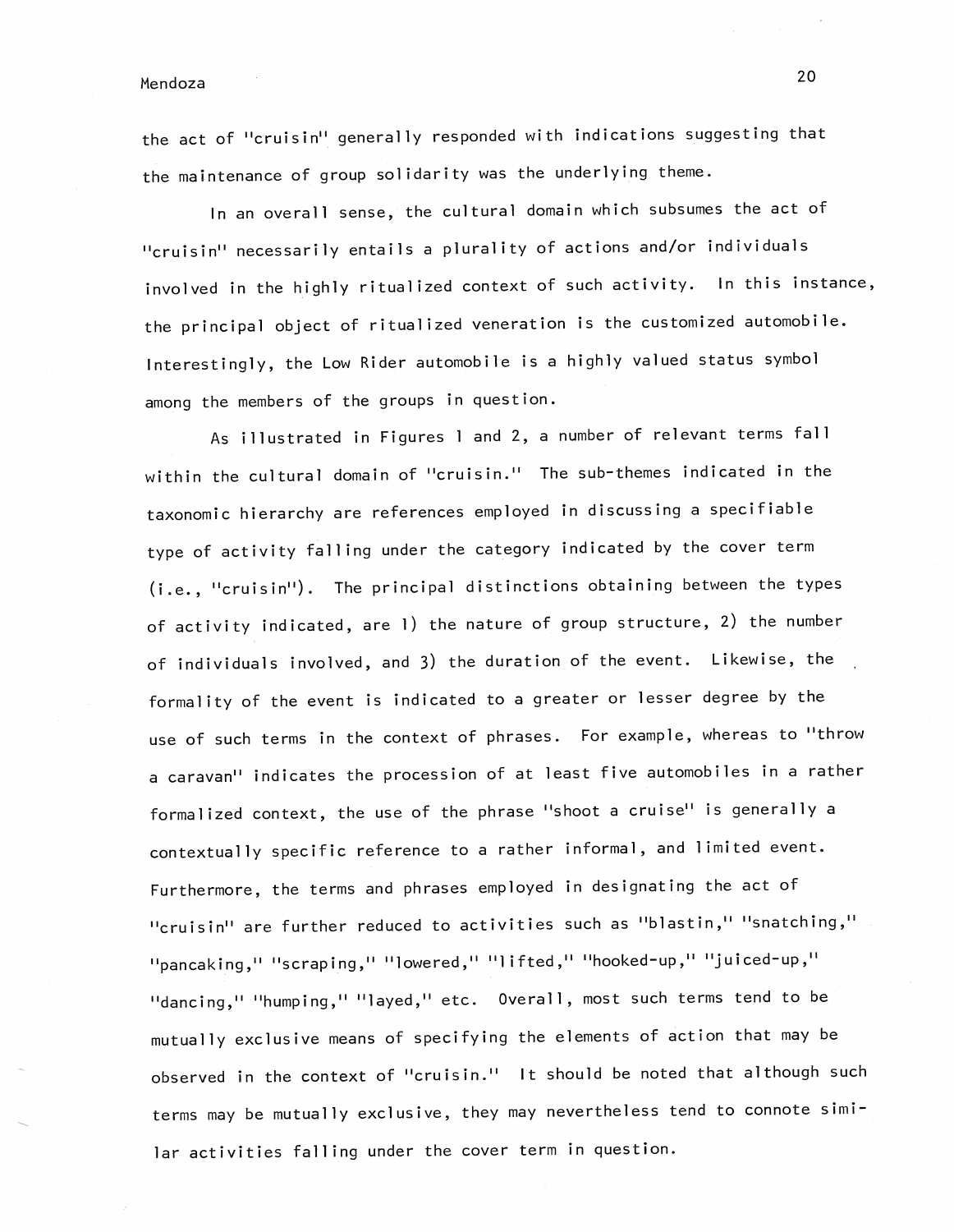$\ddotsc$ 

 $\cdot$ 









 $21$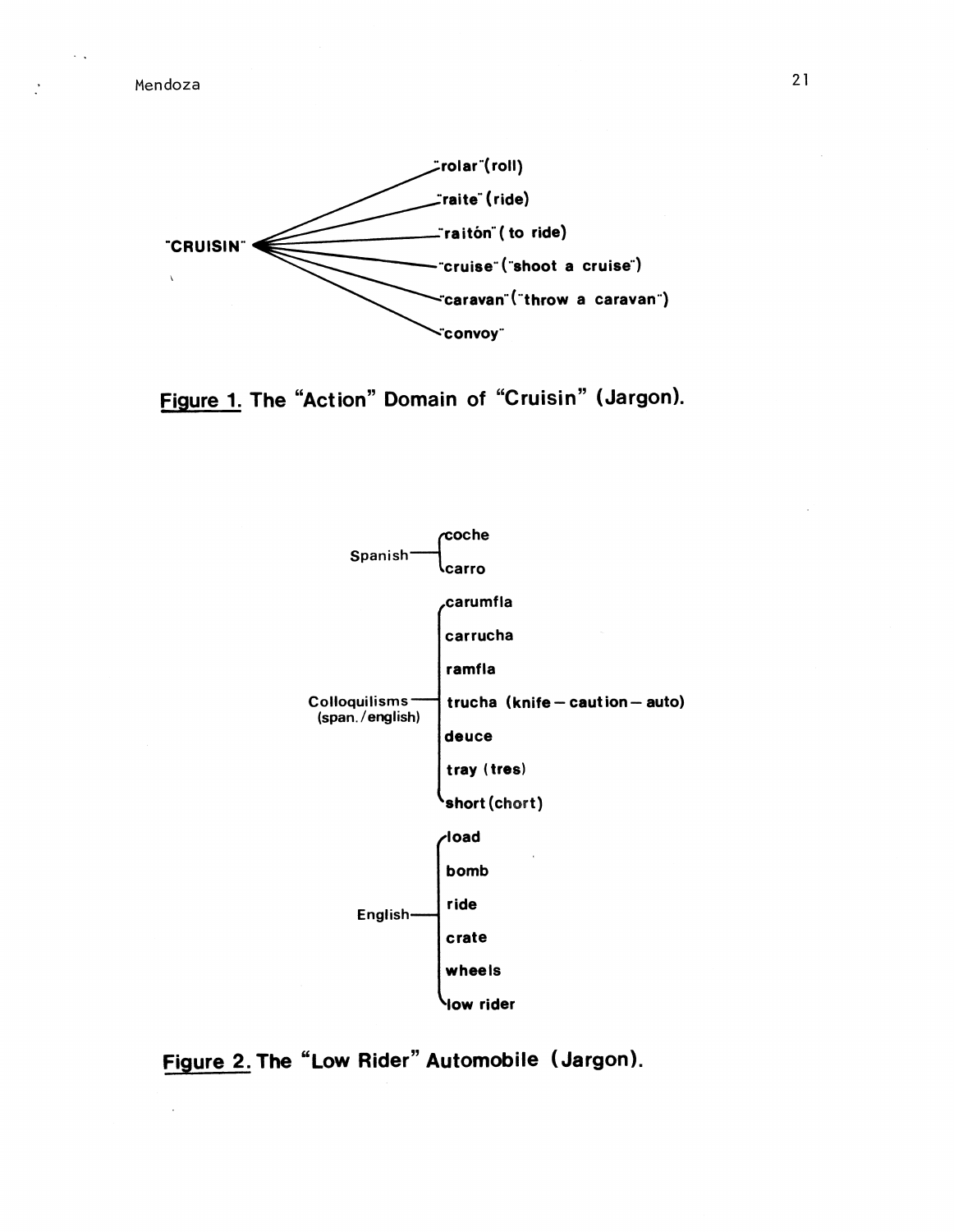Via the use of hydraulic "lifters" (see Fig. 3) controlled by the toggle-switch, on the auto's instruments panel, the driver of the Low Rider automobile initiates the socially mediated ritual performance of "cruisin." The toggle-switch, when manually engaged, electrically activates the hydraulic system by means of storage batteries, voltage regulators, and hydraulic pumps housed in the automobile's trunk. Furthermore, the auto's original springs and shock absorbers are removed in order to accomodate the hydraulic "lifters," or "caga palos" as they are known in the "jive talk" of the groups studied.

Interestingly, the Low Rider has developed a jargon to accomodate the positional states of those automobiles engaged in hydraulic maneuvers. In other words, terms such as "snatching" are indicative of a particular hydraulically assisted automobile maneuver. Those terms specifying particular actions may be sub-divided into four distinct categories, based on the activation of particular hydraulic "lifts." A "dual pump" hydraulic system is illustrated in Figure 3, and provides a schematic depiction of the set of "lifts" involved in producing a particular maneuver. The activation of the auto's front—end (see Fig. 3; lifts <sup>1</sup> & 2) to the upward position is known by several terms, of which "lifted," "juiced up," "cocked up," and "fork-lifted" describe the upward thrust of the auto's front-end. The activation of the auto's rear-end (Fig. 3; lifts  $3 \& 4$ ) is indicated by the use of the terms "juiced up," and "lifted.' Similarly, the raising of both the front- and rear-ends of the automobile in a single upward thrust (Fig. 3, lifts 1,2,3, & 4, simultaneously) is indicated by the use of the term "hooked-up," or "lifted." On the other hand, the repetitive activation of the auto's front-end (Fig. 3; lifts <sup>I</sup> & 2) in a series of rapidly executed thrusts, is known by the use of the terms "snatching," and "humping"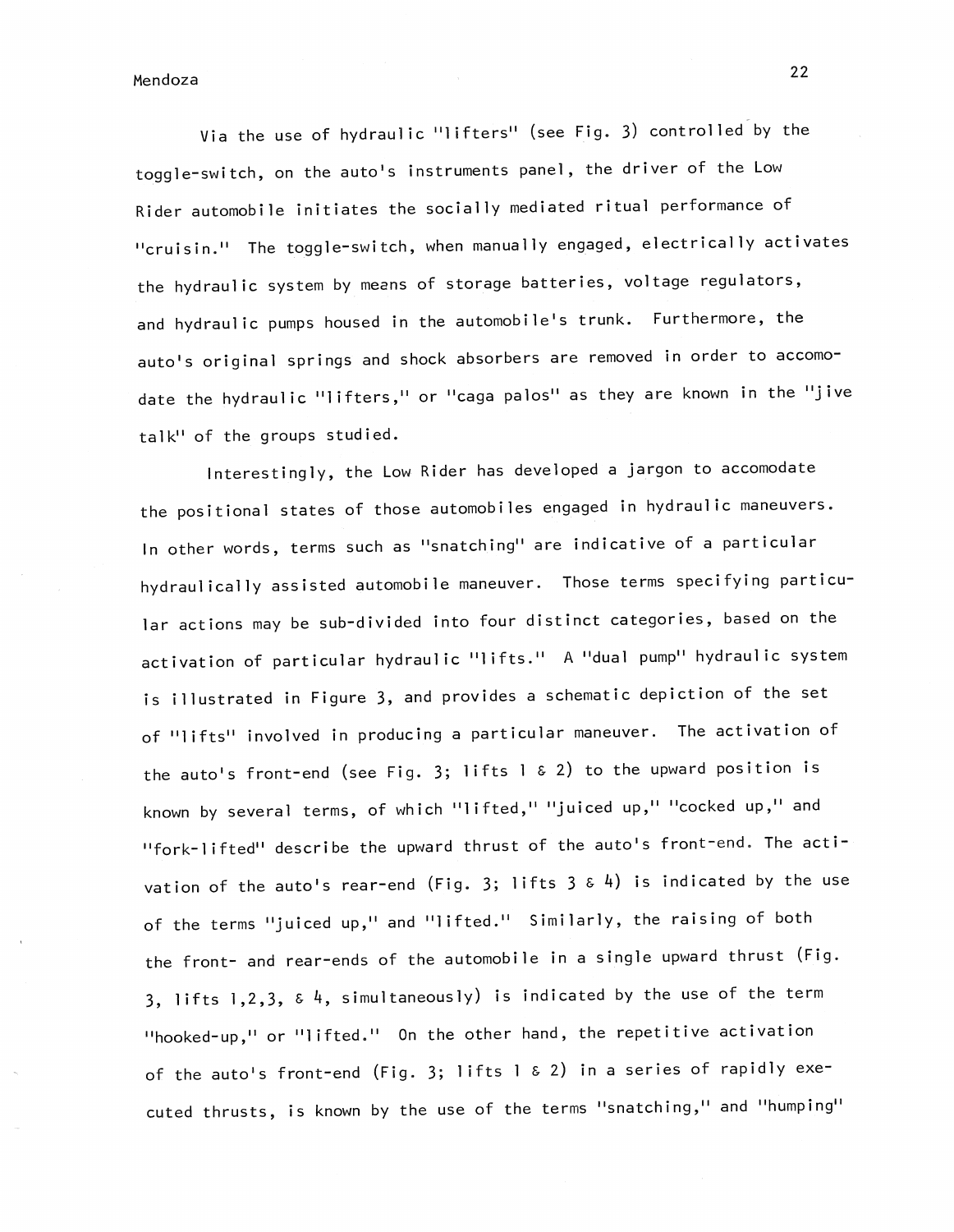$\sim$   $\sim$ 

 $\mathbf{R}^{\mathbf{A}}$ 



Figure 3. Low Rider "Hydraulics."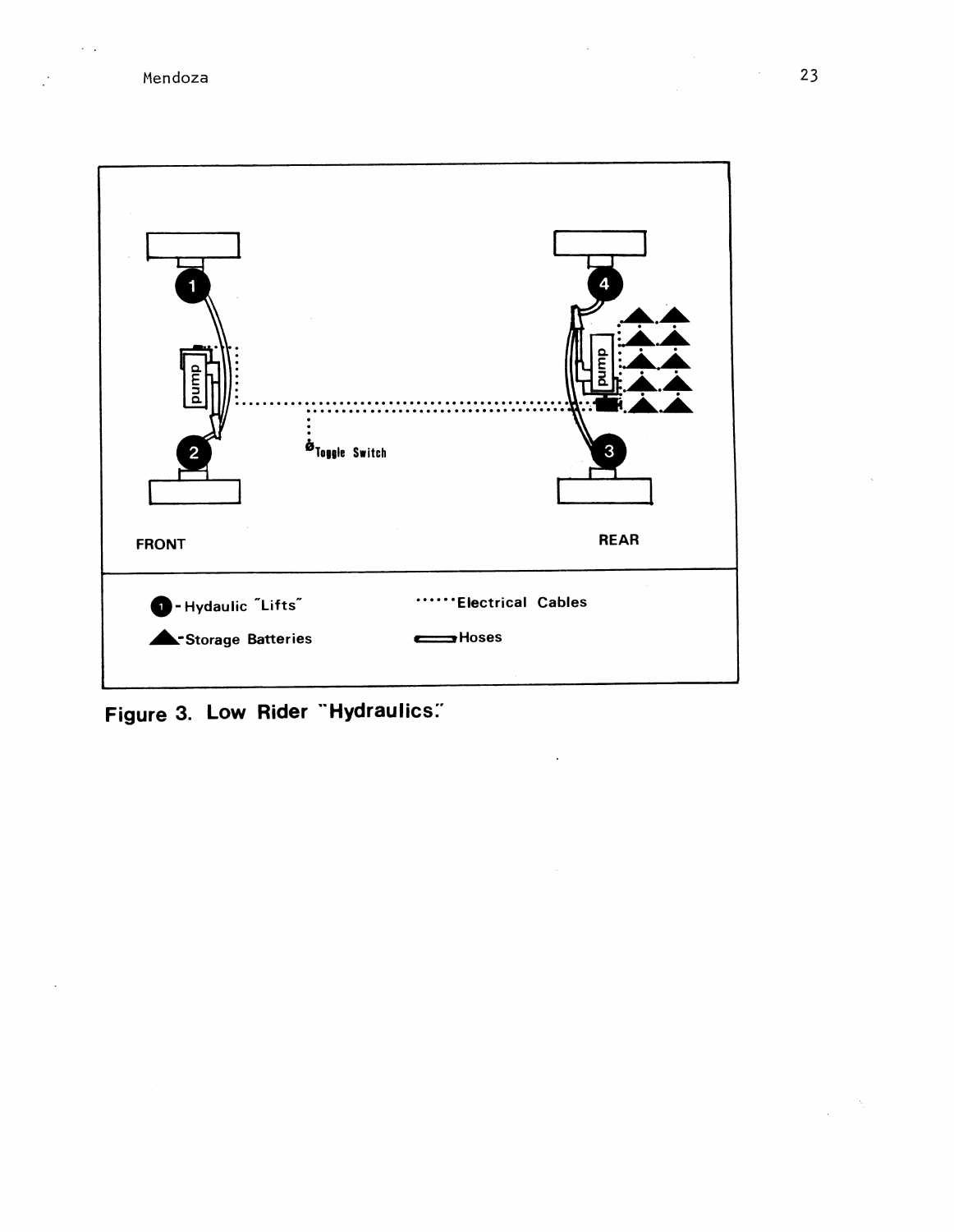(both of which serve as sexual metaphors). The alternate activation of the auto's front and rear-end (Fig. 3; 1 & 2, alternating with 3 & 4) is signified by the use of the terms "dancing," and "bailando." Lastly, the dropping or deactivation of the hydraulic "lifters" is known by the terms "lowered," "dropped," and "1ayed" (also a sexual metaphor). The act of "snatching" or "humping" the auto's front—end is heavily emphasized in the context of "cruisin."<sup>3</sup>

## "Cruisin" and the Formation of the "Caravan"

The following discussion is derived from the cultural domain of "cruisin," and attempts to articulate conceptually the cultural scene pertaining to the "caravan." As previously suggested, the "caravan" is a rite of intensification and a reaffirmation of group solidarity and identity. For purposes of illustration, the phrase to "throw a caravan" has been broken down to include those activities which engage the concept or domain of "cruisin" in general, and "caravan" in specific. Those activities observed in the context of the "caravan" are not exclusively restricted to such a performance, and may well be observed in various other contexts.

The "caravan" generally involves a minimum of five vehicles in procession enacting an array of maneuvers. In such a context, a single automobile may range through the actions of "snatching," "pancaking," "dancing," and so-forth, in a series of premeditated and deftly executed maneuvers.

In one such instance, the leader initiated a series of actions, the first of which involved "dancing" the automobile's front and rear—end by means of an electrically activated hydraulic system. Soon afterwards, the entire procession of automobiles was engaged in mimicking the leader's initial actions. After several such series of actions, the drivers proceeded hydraulically to lower their automobiles, thereby taking it "low and slow."

24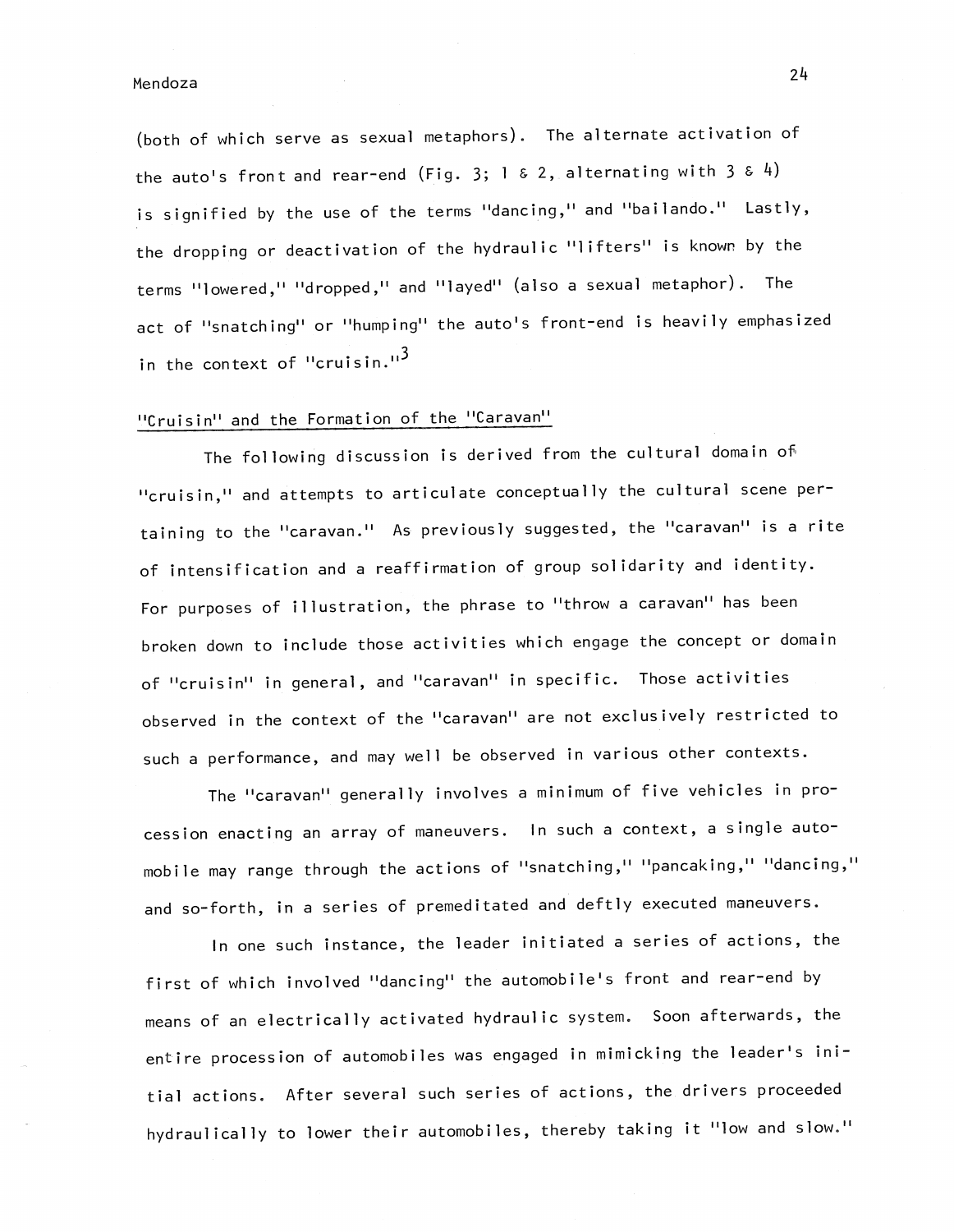It should be noted that the California Vehicle Code (Section 24008) places restrictions on how low an automobile frame may be adjusted, and hence Low Riders employing hydraulics for the purposes of "cruisin" may be in violation of such a code.

As suggested by one informant, "if a hawk [policeman] wants to hassle you, the first thing he does is make you open the trunk." In the course of these investigations, one such incident was observed wherein a "black & white" (i.e., policeman's squad car) caught a Low Rider "snatching" (i.e., using hydraulics to bounce the auto's front-end), and subsequently "canned the auto" (cited and/or arrested the driver of the Low Rider). In essence, the hydraulic system of the Low Rider automobile sets the stage for the performance of the Low Rider ritual, yet presents an obstacle as well as a social challenge to the maintenance of group solidarity and identity.

In the context of the Low Rider "caravan," the process of "flashing one's colors" (or becoming socially conspicuous), initially involves the organization of the "caravan" procession in terms of membership status. The group leader initiates the event by positioning his automobile at the forefront of the "caravan," with his "Sargeant of Arms" (organizing leader) close at hand. The automobiles are organized in single file, as in the case of a military convoy or funerary procession, and as in the case of the nocturnal "caravan," systematically begin to activate "show lights" on both the interior and exterior of the automobile. In general, "show lights" on the automobile's exterior are to be encountered on the front and rear axles, as well as beneath the corresponding fenders. Aside from those lights with which the automobile originally comes equipped, exterior "show lights" often include the addition of lights strategically placed so as to highlight otherwise sterile features. With regard to the auto's interior, "show lights"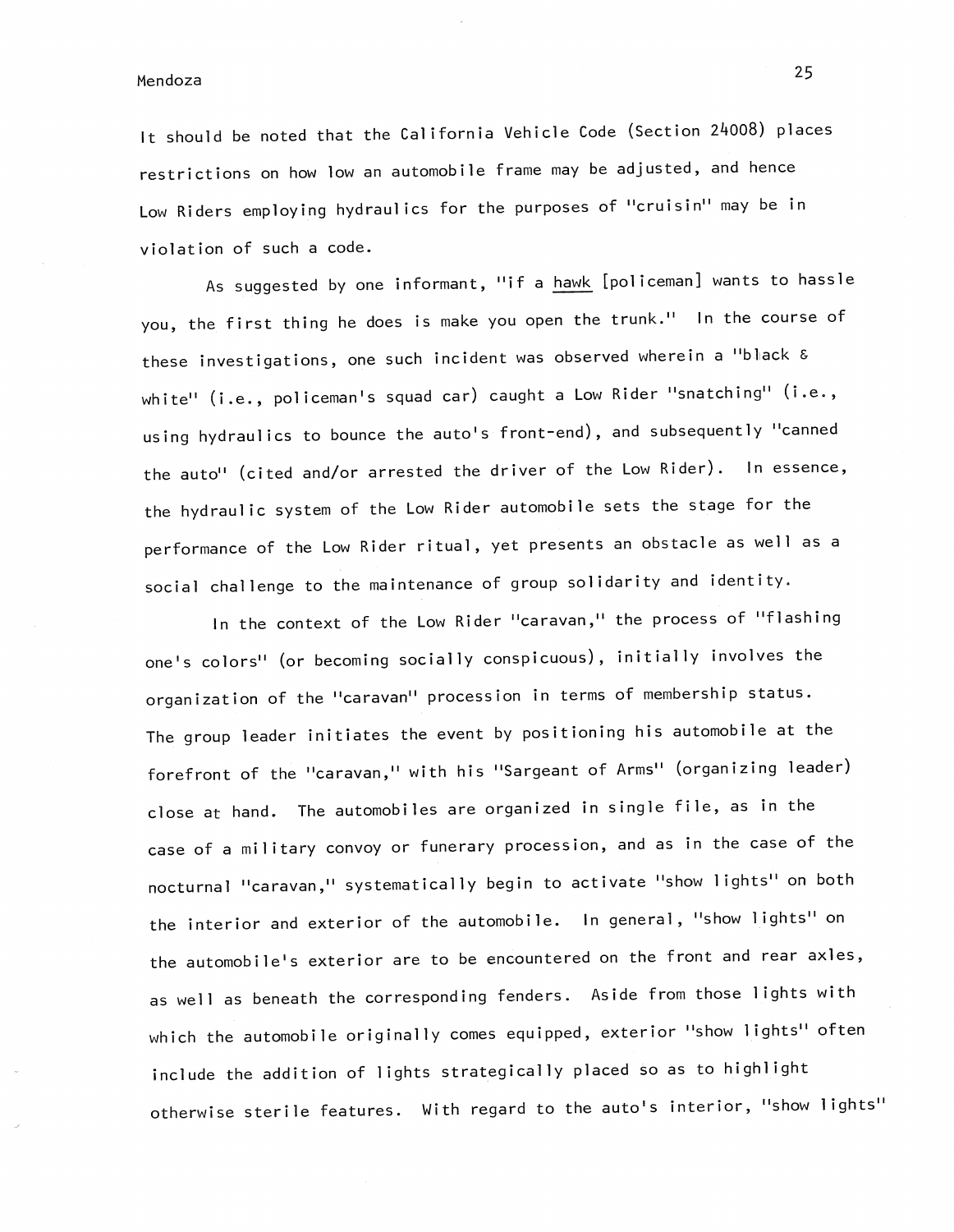generally involve the use of stereo "color bars" and "color marks," sometimes referred to as musicolor (after the manufacturer).

The musicolor system of lighting is often electrically synchronized with the stereo music arrangement (i.e., cassette, eight-track tape deck, or radio) in such a manner that the tone and degree of the music's intensity (as in "blasting" the stereo) activates alterations in the intensity of the light emitted by the "color bars" and "marks." Overall, the "caravan" is a spectacle of light and sound which produces the ritualized atmophere by which social differentiation is accomplished. Ultimately, the use of automobile "murals," "light shows," and "placas," (bronzed name plates designating the particular group), all serve as social marking mechanisms by which one car group may instantaneously identify potential rivals. In an atmosphere where territories are delimited by social markers, as in the use of stylized graffitti and dress styles in the area of east Los Angeles, diagnostics serve as vehicles of the cultural code in the varrio (or barrio, specifically the Mexican-American neighborhood).<sup>4</sup>

Ultimately, what may appear from an outsider's perspective as openly hostile and abusive language and behavior is a social statement of camaraderie among carnales (comrades). Of course, inter-group rivalries and factionalism continue to plague elements of the Low Rider fraternity. Unfortunately, and quite typically, it is precisely these more idisyncratic features that the media have chosen to sensationalize with regard to the Low Rider lifestyle. Likewise, the recent revitalization of Pachuquismo has created a deepening of the social schism which prevents the Low Rider or Chuco (pachuco) from submitting his identity to the likes of the larger social world (i.e., the Mexican-American or Anglo communities).  $^5$  In sum, Low Rider culture has been characterized by an increasing tendency toward